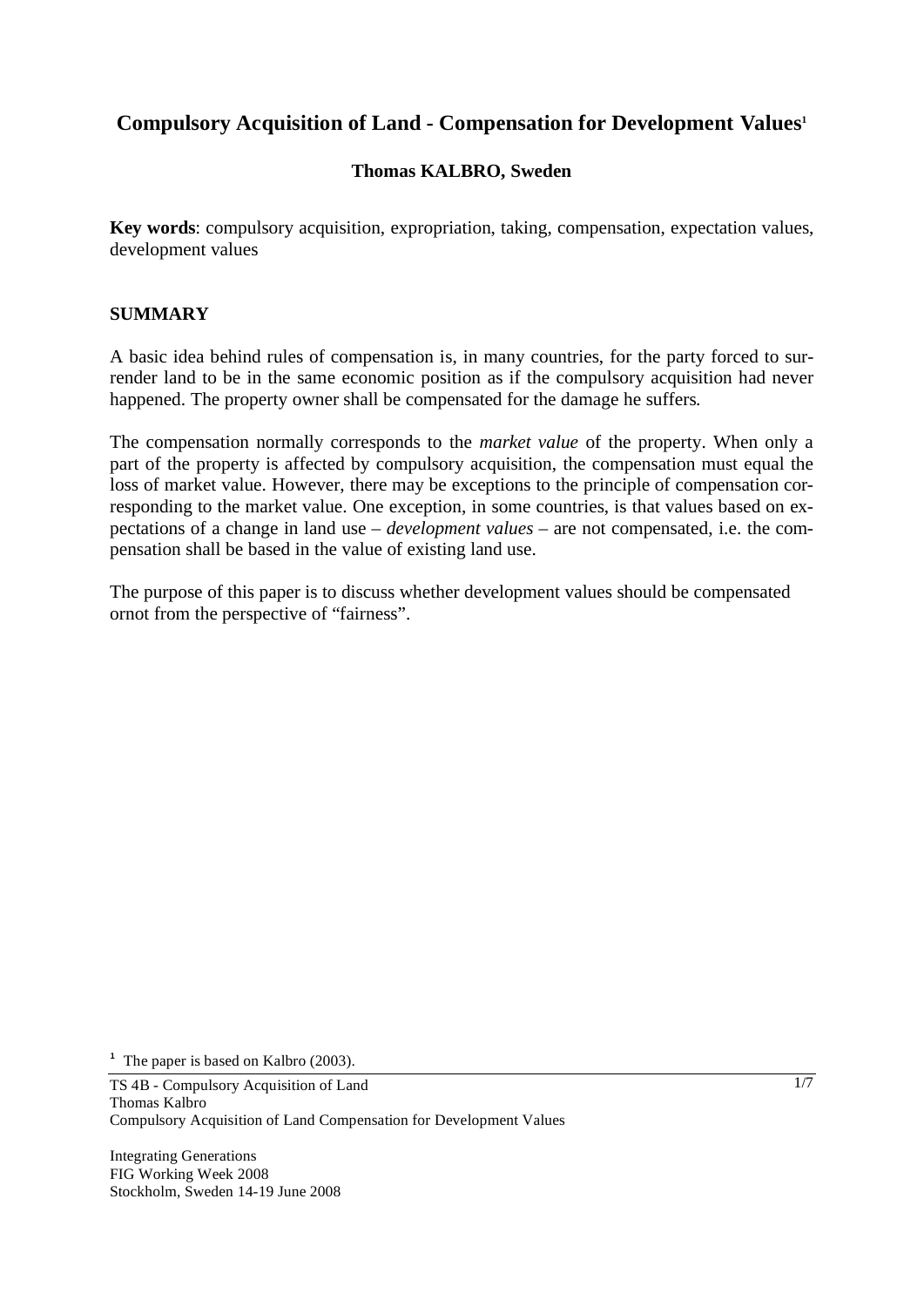# **Compulsory Acquisition of Land - Compensation for Development Values2**

#### **Thomas KALBRO, Sweden**

## **1. INTRODUCTION**

Compulsory acquisition (expropriation) of land is controversial in many respects. When is such an acquisition legitimate, i.e. when is the "public interest" requirement fulfilled? It has been argued that compensation corresponding to the market value will, not, necessarily, give property owners "full compensation"**.** 3 In some cases, when the compulsory acquisition is made for commercial purposes, e.g. telecommunication lines, compensation as "profitsharing" between buyer and seller has been discussed.<sup>4</sup>

Two years ago the Swedish Government gave the "Inquiry on Compensation for Expropriation" the task of determining whether there is reason to change the rules of compensation laid down in the Swedish Expropriation Act (1972:719). The Inquiry is to consider, among other things, whether compensation should be paid for development values, i.e. values based on "expectations" that a permission to change the land use will be granted. In this case the market value is higher than the value of existing land use. The Inquiry is due to present its conclusions in the end of 2008, so there is still some time to discuss the matter.

### **2. PRINCIPLES OF COMPENSATION IN THE SWEDISH LEGISLATION**

A basic idea behind the rules of compensation is for the party forced to surrender land to be in the same economic position as if the compulsory purchase had never happened. The property owner shall be compensated for the damage he suffers, and in this sense compensation can be said to be based on a principle of indemnification. The main rule is for the compensation to correspond to the *market value* of the property, i.e. the price which it would fetch in the open market. When only part of the property is affected by compulsory purchase, the compensation must equal the *loss* of market value which the compulsory purchase entails. If this compensation does not fully cover the economic injury to the property owner, compensation shall also be paid for what is termed *other damage*. Compensation for "other damage" may come into question, for example, when a property owner has to move house or close down a business conducted on the property.

However, one exception to the principle of compensation corresponding to the market value concerns values based on *expectations* of a change in land use, i.e. development values (chapter 4, section 3, the Expropriation Act). <sup>5</sup> In the paper, this legal provision will be labelled the "DEVELOPMENT VALUE RULE".

3 See e.g. Werin (1978) and Miceli & Segerson (1999).

TS 4B - Compulsory Acquisition of Land Thomas Kalbro Compulsory Acquisition of Land Compensation for Development Values

Integrating Generations FIG Working Week 2008 Stockholm, Sweden 14-19 June 2008  $2/7$ 

 $2$ <sup>2</sup> The paper is based on Kalbro (2003).

<sup>4</sup> See e.g. Kalbro  $(2007)$ .

Another exception is that effects of the compulsory acquisition as such on the market value of the property are to be disregarded, Chapter 4, section 2 in the Expropriation Act.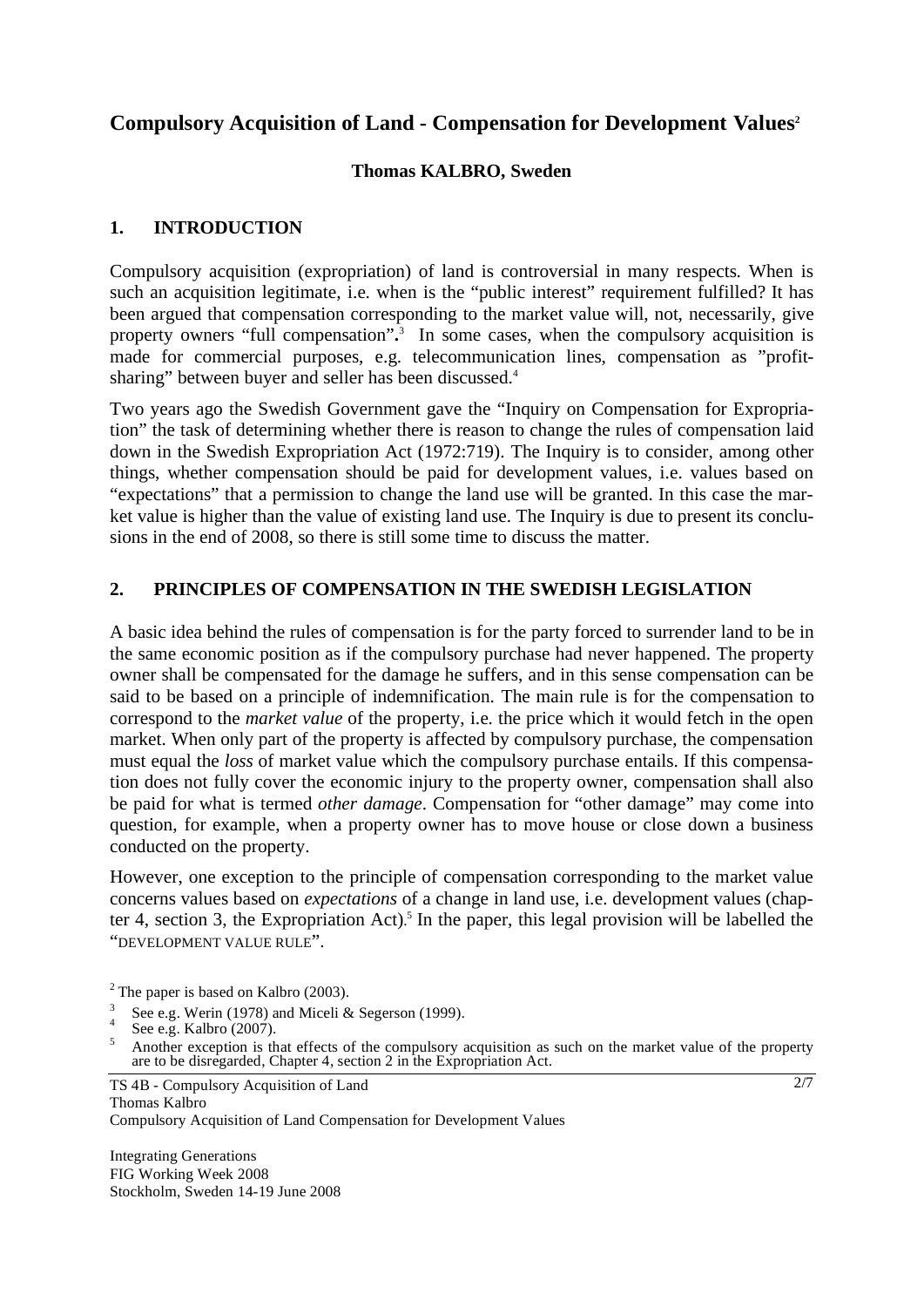**Section 3**. In determining purchase money, an increase of any importance in the market value of the property unit occurring from the day ten years before the expropriation application, though not more than fifteen years before the filing of proceedings with a court of law, shall be credited to the owner only insofar as it is established that the increase is due to other things than expectations concerning a change in the permitted use of the land.

From a Swedish perspective the figure below provides a schematic model of the development of values and prices during the development process.



Before notions of a change in land use are born, the value of *current or existing land use* to properties is determined. This can refer to agricultural and forestry land or land which has already been built on. When changes in land use come to be expected, "*expectation values"* occur. Land not included in a legally binding detailed plan but affected by expectations of a change in land use is referred to in Sweden as undeveloped land (*råmark*, literally "raw land"). In certain cases, expectation values can develop on the strength of more or less uncertain assessments of future development. In other cases they may be triggered by municipal declarations about development, combined with the preparation of a comprehensive plan.

In connection with the detailed plan being adopted and becoming legally binding, complete certainty is established concerning the permissibility and nature of the development. The land is then "upgraded" from undeveloped land to undeveloped building land (*råtomtmark*). This elimination of the final traces of uncertainty concerning land use brings an instantaneous rise in value. Apart from the value of undeveloped building land, the period following the adoption of the detailed plan includes another two phases or value levels. In order for plots in the plan to be built on, charges have to be paid for streets, water and sewerage installations, property subdivision etc. When this has been done, a value of "buildable" building land (*tomtmark*) accrues. The third value level refers to the developed plot, i.e. after building permission has been obtained and the building development on the plot completed. This final value level, of course, is "primary" in a development project and therefore governs the value movement occuring in earlier phases of the development process.

TS 4B - Compulsory Acquisition of Land Thomas Kalbro Compulsory Acquisition of Land Compensation for Development Values

Integrating Generations FIG Working Week 2008 Stockholm, Sweden 14-19 June 2008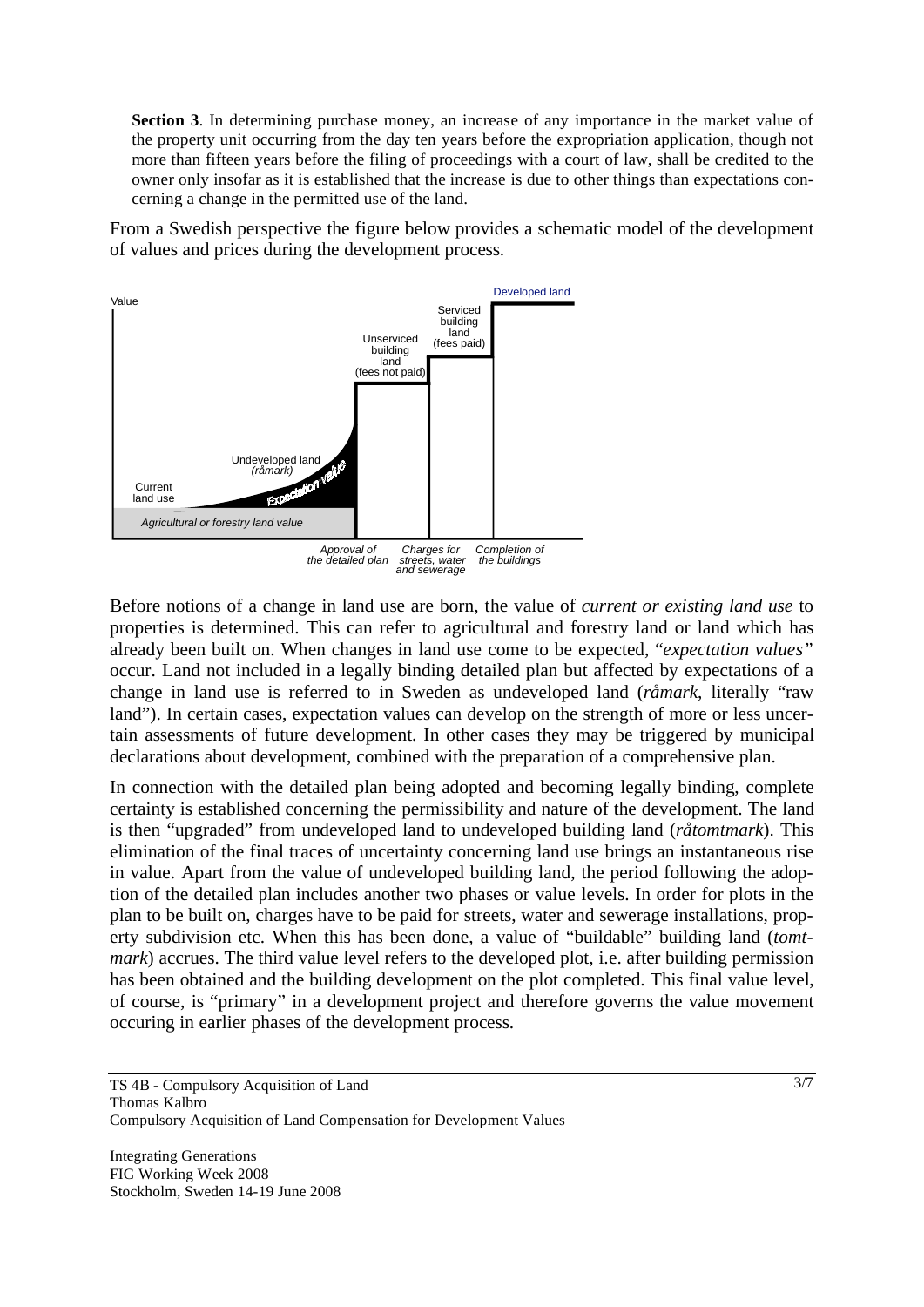And to the heart of the matter: the exception to the market value principle says that *expectation/development values need not be compensated for* if they accrued after a certain point in time

# **3. WHAT IS A REASONABLE AND FAIR COMPENSATION?**

Compensation for development values can be analysed from, at least, two angles. Firstly, development values can be related to so-called "unearned increment". Secondly, the compensation issue relates to a general principle of justice, namely "equal treatment" of individuals.

# **3.1 Compensation for unearned increment?**

Unearned increment can be defined as "an increase in the value of land, or property, without expenditure of any kind on the part of the proprietor". Increase in urban land value, *not* as a result of property owner investments, can be divided into three major groups.

- 1. Planning and permission to change the land use.
- 2. Public investments in roads, water & and sewage, schools etc.
- 3. General economic development due to technological achievements, population increase, changes in interest rates etc.

The DEVELOPMENT VALUE RULE in the Swedish Expropriation Act was basically legitimated with category 1 and 2 above, i.e. measures and investments made by public bodies.<sup>6</sup> The rule though, as formulated, is more far-reaching than that. Also land value increase due to general economic development will be uncompensated when the rule applies. Furthermore, the development value provision is also applicable when the acquirer is a private body, e.g. an electricity or a telecommunication company. In these instances the relationship between development values and investments by the companies is very much questionable

However, if one accepts the concept of "unearned increment" it may be reasonable and fair that compulsory purchase compensation does *not* include development values. But the story does not end here. As will be seen in the next part there are other considerations that have to be made.

# **3.2 Equal treatment of property owners?**

A central principle of justice is that equal individuals are to be treated equally and different individuals are to be treated differently. The principal is formal in that it cannot decide when individuals are to be deemed equal. It tells us that, if we want to be just, we must consistently act by predefined rules, but it does not tell us which material rules are just. The principle, then, has to be supplemented by criteria which distinguish between relevant and irrelevant differences between individuals.

**6** Bill to the Parliament 1971:122.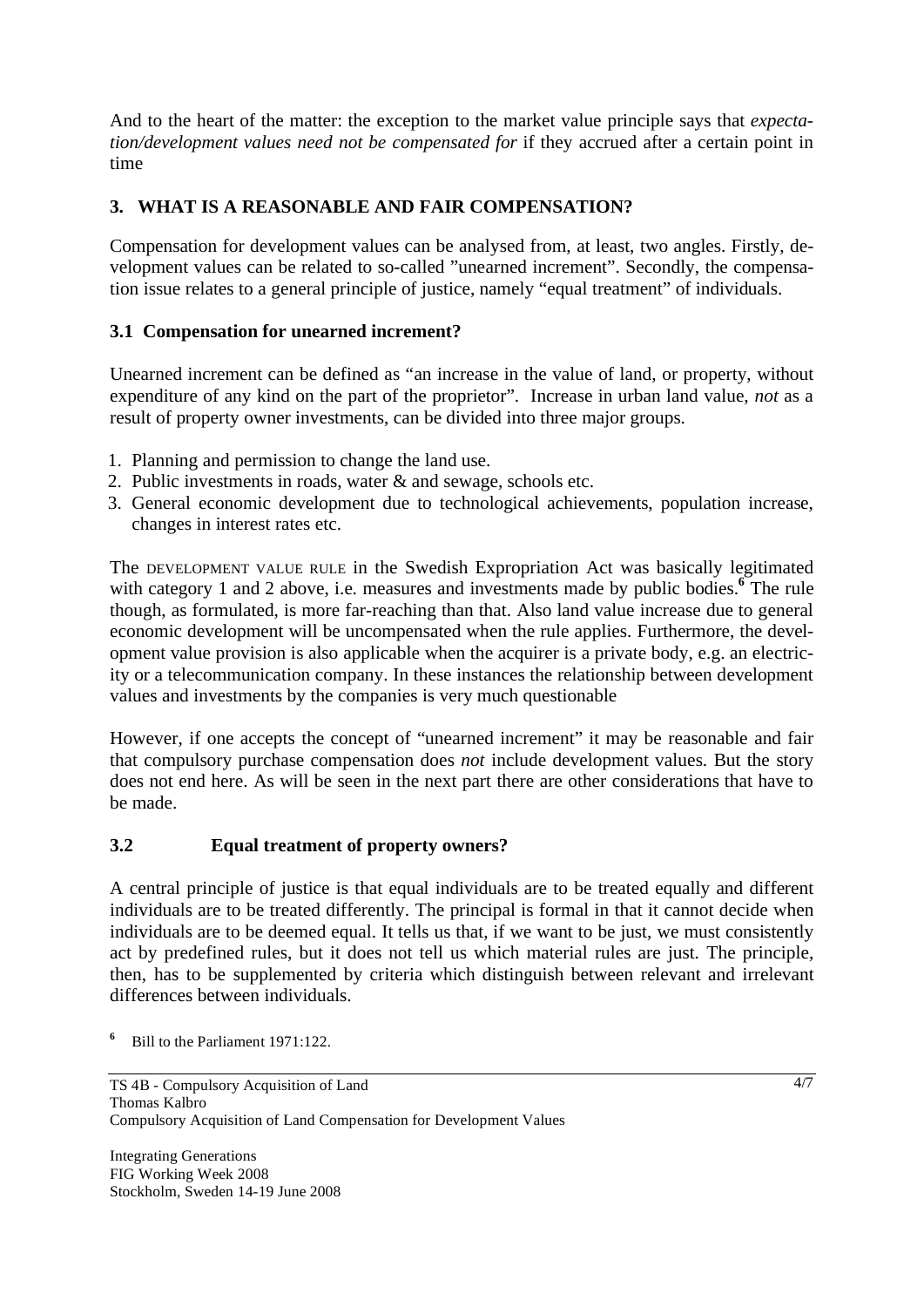Here the problem of equal treatment will be discussed from the following situation: There are two adjacent properties of similar size and land use. For the two properties there are expectations of a changed, and more efficient, land use, i.e. the market value of the properties contains development value. We then assume that *one* of the properties is acquired by compulsory means. Thus the question is: what are the effects of the DEVELOPMENT VALUE RULE from an equal treatment point of view?

The effects will be described in two cases. In the first case we assume that the land use – after the compulsory acquisition – will fulfil the expectations and realise the development value on the property. The second case shows the opposite situation, i.e. the acquisition "destroys" development values.

### 3.2.1 Case1. "Realisation" of development values.

When expectations for changed land use are rational and based on relevant information development values will be realised, i.e. a planning/building permission will lead an increase in the market value that is equal, or higher, than the pre-permission value. When the property owner implements the new land use, the value increase accrues to him/her.

In Sweden municipal compulsory acquisition may, under certain conditions, take place for "urban purposes".<sup>7</sup> The DEVELOPMENT VALUE RULE enables the municipality to acquire the property at the value of existing land use. In the next phase the municipality conveys the property to a private developer at a price corresponding to the market value.**<sup>8</sup>** Through this "broker role" the municipality will make a profit (the difference between the market value and the compensation), whereas the property owner will be compensated for the loss of current land use.

The effect of the development value rule in this case is *unequal treatment*. The property owner who has to surrender his land is treated worse compared to his neighbour, who benefits from land value increase when a new, more profitable land use is permitted.

## 3.2.2 Case 2 "Destruction" of development values.

In Case 1 the aim of the compulsory acquisition was to implement new development and create higher (market) values. In many cases, however, we face quite the opposite situation. The compulsory acquisition is carried out in order to implement e.g. conservation/recreation areas and roads. In this case the market value of the property is completely wiped out (and thereby also any development values). The effects of the DEVELOPMENT VALUE RULE in this case can be illustrated with the two following scenarios.

- <sup>7</sup> Ch. 2. sect.1. the Expropriation Act. If e.g. the property, or property owner, structure prohibits new development which is in the "public interest".
- **8** The municipality is not allowed to sell the land at a price that is lower than the market value. See EU Commission (2003).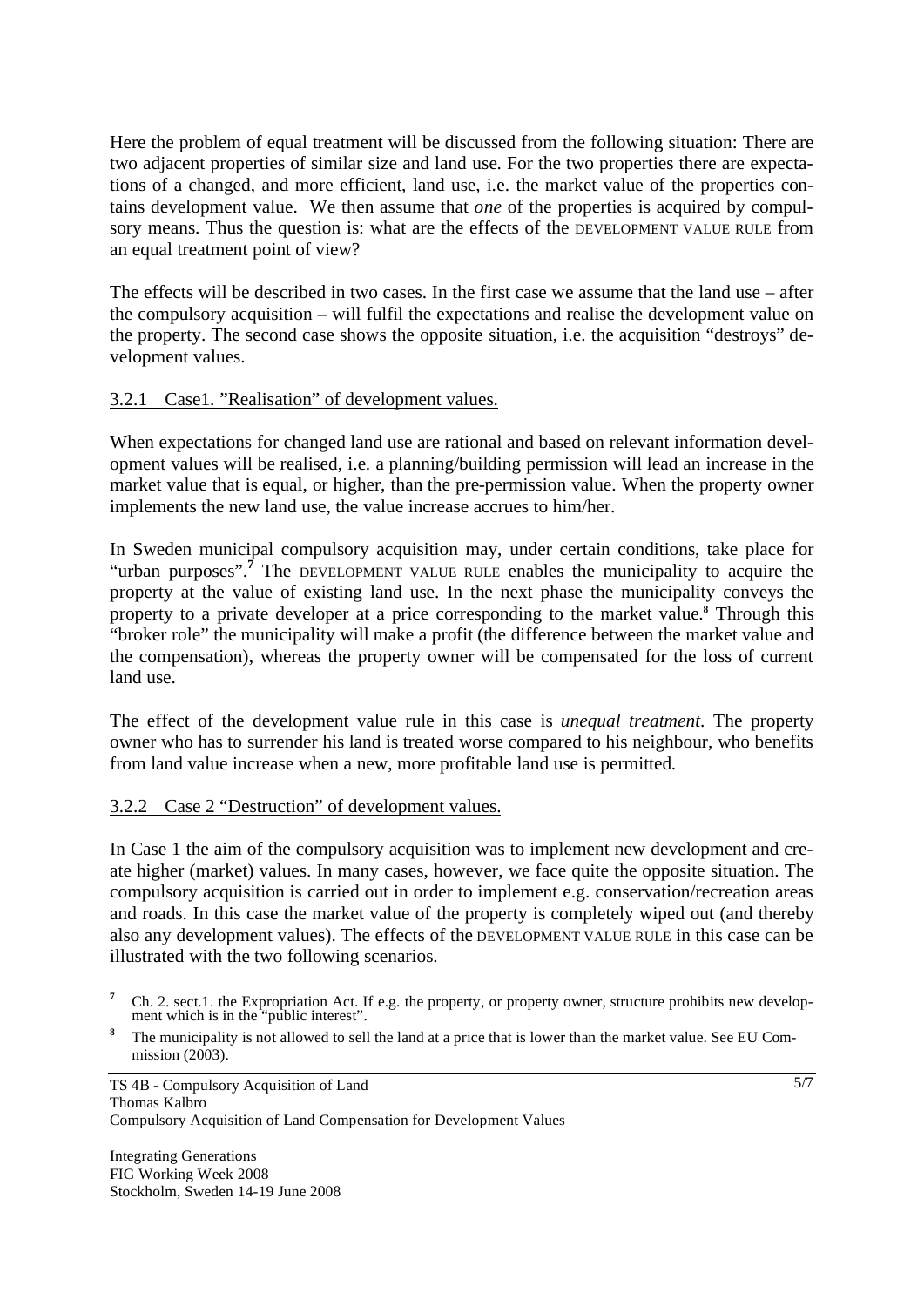(1) In connection to compulsory acquisition of one the properties the municipality´s strategic "master plan" is altered for the neighbouring property. Through the plan alteration future expectations of changed land use are dashed, and the property owner is not entitled to any compensation due to the planning decision. In this case the two property owners are treated equally. The property owner who has to surrender land is compensated with the value of existing land use. The neighbour keeps his land with a value decided by the existing use. Thus *both* property owners "lose" the development value.

(2) One property is compulsory acquired in order to develop the neighbouring property. This may be necessary if the new development (with e.g. housing) requires green areas, schools etc. preferably is located to the first property. In this case it is obvious that the properties are unequally treated

### 3.2.3 Comments

It is not without its problems to discuss "equal treatment" of property owners due to difficulties to distinguish between similar and dissimilar situations. However, in the two cases above the outcomes of the DEVELOPMENT VALUE RULE are not unambiguous. In some situations the DEVELOPMENT VALUE RULE will lead to unequal treatment, in other cases the rule is a prerequisite for equal treatment!

## **4. CONCLUDING REMARKS**

When the DEVELOPMENT VALUE RULE was introduced in the 1970s the main motive was to avoid compensation for value increase "created" by public planning and investments. As mentioned the rule is more far-reaching than that, by not compensating land value increase due to general economic development. Since the rule also is applicable when e.g. private electricity or telecommunication companies acquire land, it has re-distributional effects that hardly was intended (40 years ago when the acquirer, almost without exception, was a state or municipal body).

To what extent the DEVELOPMENT VALUE RULE treats property owners "equally" has been described in the paper in two typical cases. In one of the cases – when a municipality acquire land (to the value of existing use) and later sell it (to market price) to a private developer – the rule may be regarded as "unfair". Or can it be legitimized that municipalities are given the opportunity to make a profit of the acquisition in order to e.g. investment in public infrastructure?

This paper is, to some extent, critical to the DEVELOPMENT VALUE RULE. However, the rule must be seen in its historical context. Land development for housing in the 1970s (until the beginning of the 1990s) was subsidized by the State through loans and grants. A condition for receiving these loans/grants was that the costs, land included, selling prices and rent levels did not exceed a certain limit. In this system the cost of land played an important role, i.e. the